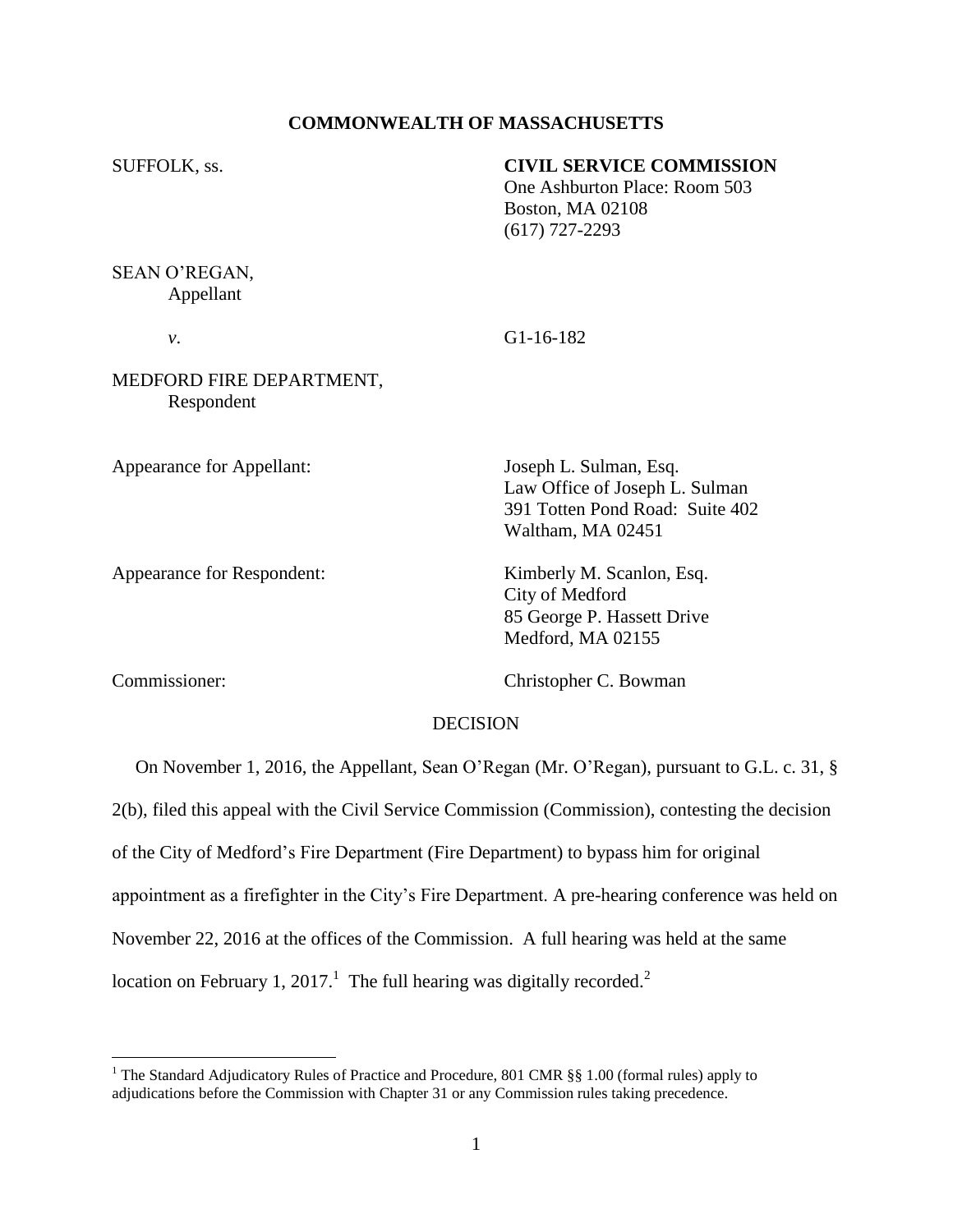## **FINDINGS OF FACT:**

The Fire Department submitted ten (10) exhibits (Respondent Exhibits 1-10) at the hearing and, per my request, submitted a video recording of Mr. O'Regan's interview with a background investigator from the City's Police Department which I have marked as Respondent Exhibit 11. Mr. O'Regan submitted three (3) exhibits (Appellant Exhibits 1-3). Based on those exhibits, the stipulated facts, the testimony of:

## *Called by the Fire Department:*

Frank A. Giliberti, Jr., Fire Chief, City of Medford;

## *Called by Mr. O'Regan:*

 $\overline{a}$ 

Sean O'Regan, Appellant;

and taking administrative notice of all matters filed in the case, and pertinent statutes,

regulations, policies, and reasonable inferences from the credible evidence, I make the following findings of fact:

- 1. Mr. O'Regan is thirty-two (32) years old. He is divorced and currently resides in Medford, MA. He graduated from high school and served in the United States Coast Guard for seven (7) years. (Testimony of Mr. O'Regan)
- 2. Mr. O'Regan was honorably discharged from the Coast Guard in 2014. He was awarded several individual and unit ribbons. (Respondent Exhibit 7, Page 233)
- 3. Three references provided by Mr. O'Regan, including an Assistant District Attorney, a Medford firefighter, and a State Trooper, all stated that Mr. O'Regan is a loyal, respectful,

 $2<sup>2</sup>$  If there is a judicial appeal of this decision, the plaintiff in the judicial appeal would be obligated to supply the court with a transcript of this hearing to the extent that he/she wishes to challenge the decision as unsupported by substantial evidence, arbitrary or capricious, or an abuse of discretion. In such cases, this CD should be used by the plaintiff in the judicial appeal to transcribe the recording into a written transcript.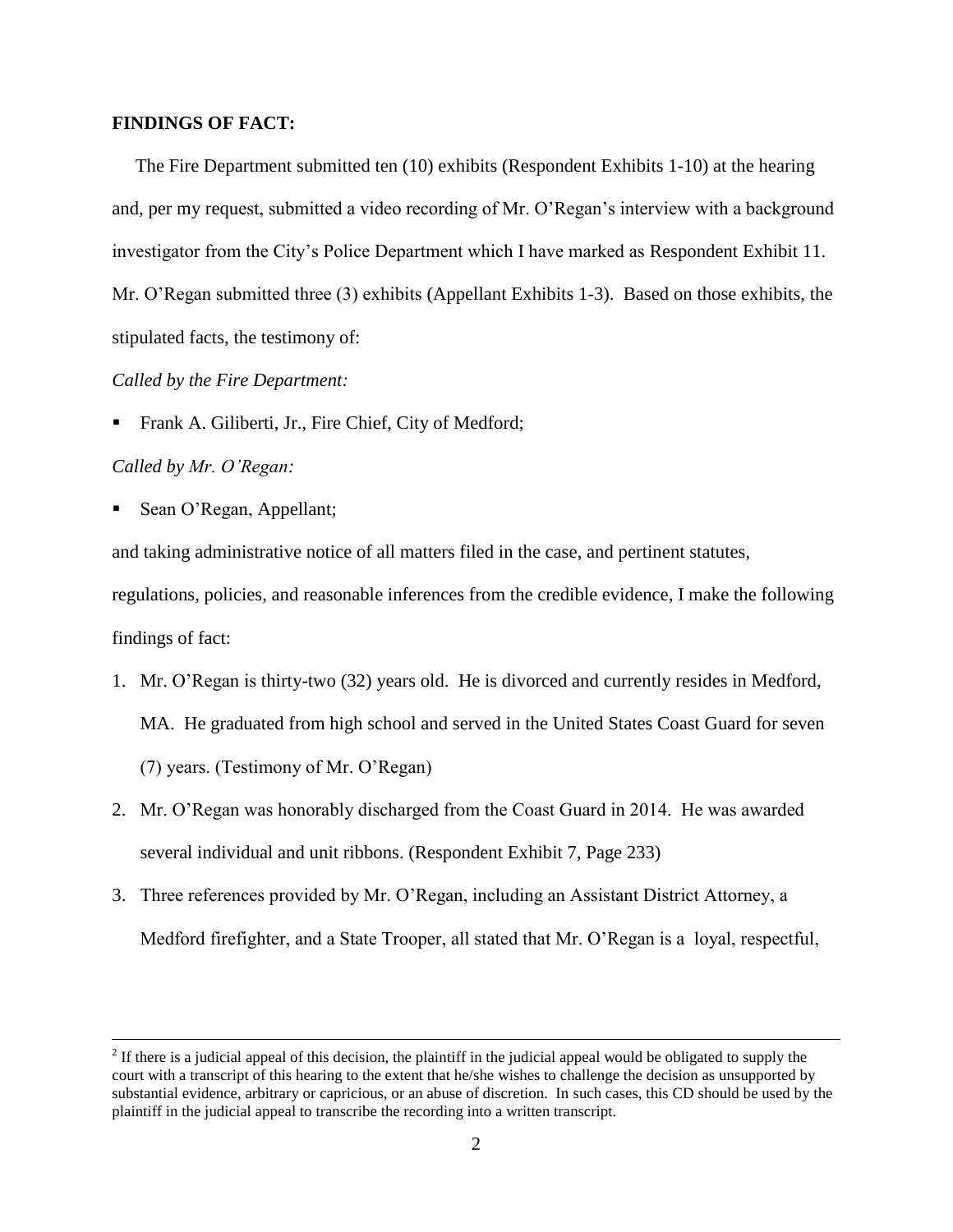dedicated person who likes to help others and has matured a lot since serving in the Coast Guard. (Respondent Exhibit 7, Page 233)

4. Mr. O'Regan's neighbors describe him as friendly and courteous and as someone who always helps them clear their properties of snow and debris after a storm. (Respondent Exhibit 7, Pages 232-233)

## *Civil Service Procedural Background*

 $\overline{a}$ 

- 5. In 2014, Mr. O'Regan took the civil service examination for firefighter and received a score of 97. (Stipulated Fact)
- 6. On October 2, 2015, pursuant to a request from the Fire Department, the state's Human Resources Division (HRD) issued Certification No. 03268, from which the Fire Department ultimately appointed ten (10) firefighters, six of whom (Candidates A through F) were ranked below Mr. O'Regan, who was ranked eleventh  $(11<sup>th</sup>)$  on the Certification, based on his examination score of 97 and his veteran status. (Stipulated Fact)
- 7. As of the date that Mr. O'Regan filed his appeal with the Commission (November 1, 2016) or the date of the pre-hearing conference before the Commission (November 22, 2016), the Fire Department had failed to notify Mr. O'Regan or any other bypassed candidates of the reasons for their bypass. (Stipulated Facts)
- 8. At the pre-hearing conference on November 22, 2016, the Fire Department provided Mr. O'Regan with the reasons for bypass and agreed to provide all other bypassed candidates with bypass reasons forthwith. $3$  (Stipulated Facts)

<sup>&</sup>lt;sup>3</sup> The Fire Department subsequently provided the Commission with verification that all such letters were sent.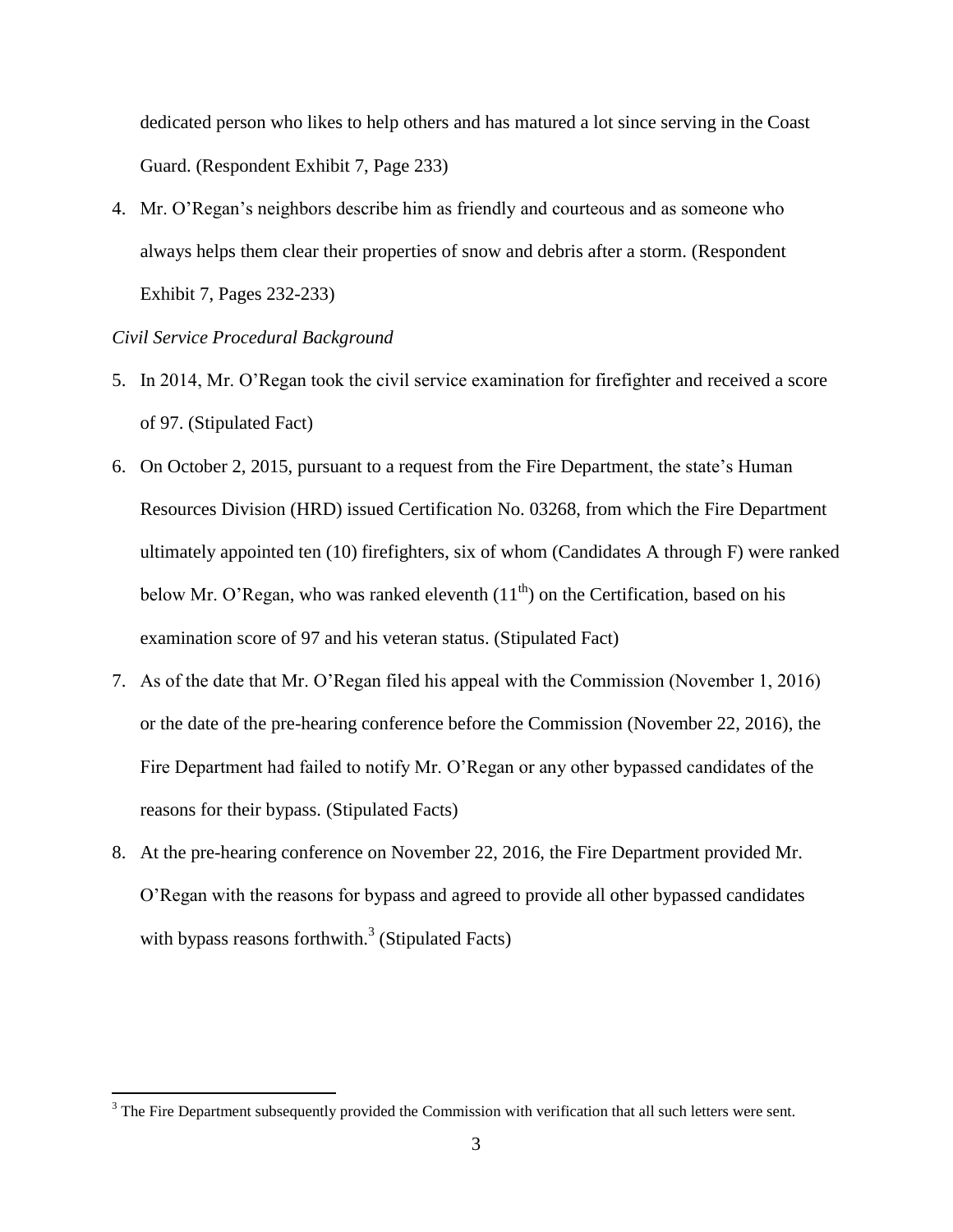## *Fire Department's Review Process*

- 9. All firefighter candidates in Medford are required to attend an orientation, complete an application; and meet with a Medford Police Officer, who is responsible for conducting a background investigation. (Testimony of Chief Giliberti)
- 10. As part of the background investigation, the Medford Police Officer meets with the candidate, asks the candidate dozens of questions and reviews any issues of concern. The meeting is audio and video recorded. (Respondent Exhibit 11)
- 11. Nobody from the Fire Department, including Chief Gilliberti, interviews any of the firefighter candidates. (Testimony of Chief Giliberti)
- 12. The Fire Department bypassed Mr. O'Regan for the following three (3) reasons: a) poor driving history; b) omissions and errors on the application; and c) the issuance of a restraining order against Mr. O'Regan in 2005. (Respondent Exhibit 2)

# *Driving History*

- 13. In 2005, Mr. O'Regan was found responsible for failing to stop in Cambridge, MA. (Respondent Exhibit 3, Page 11)
- 14. In 2006, Mr. O'Regan was found responsible for speeding in Everett, MA. (Exhibit 3, Page 11)
- 15. Also in 2006, Mr. O'Regan was found responsible for "no transparent window" in Amherst, MA. (Respondent Exhibit 3, Page 11)
- 16. Also in 2006, Mr. O'Regan's license was suspended for having five (5) surchargeable events. (Respondent Exhibit 3, Page 11)
- 17. In 2007, Mr. O'Regan's license was suspended for an out-of-state offense regarding a minor in possession of alcohol that occurred in 2006. (Respondent Exhibit 3, Page 11)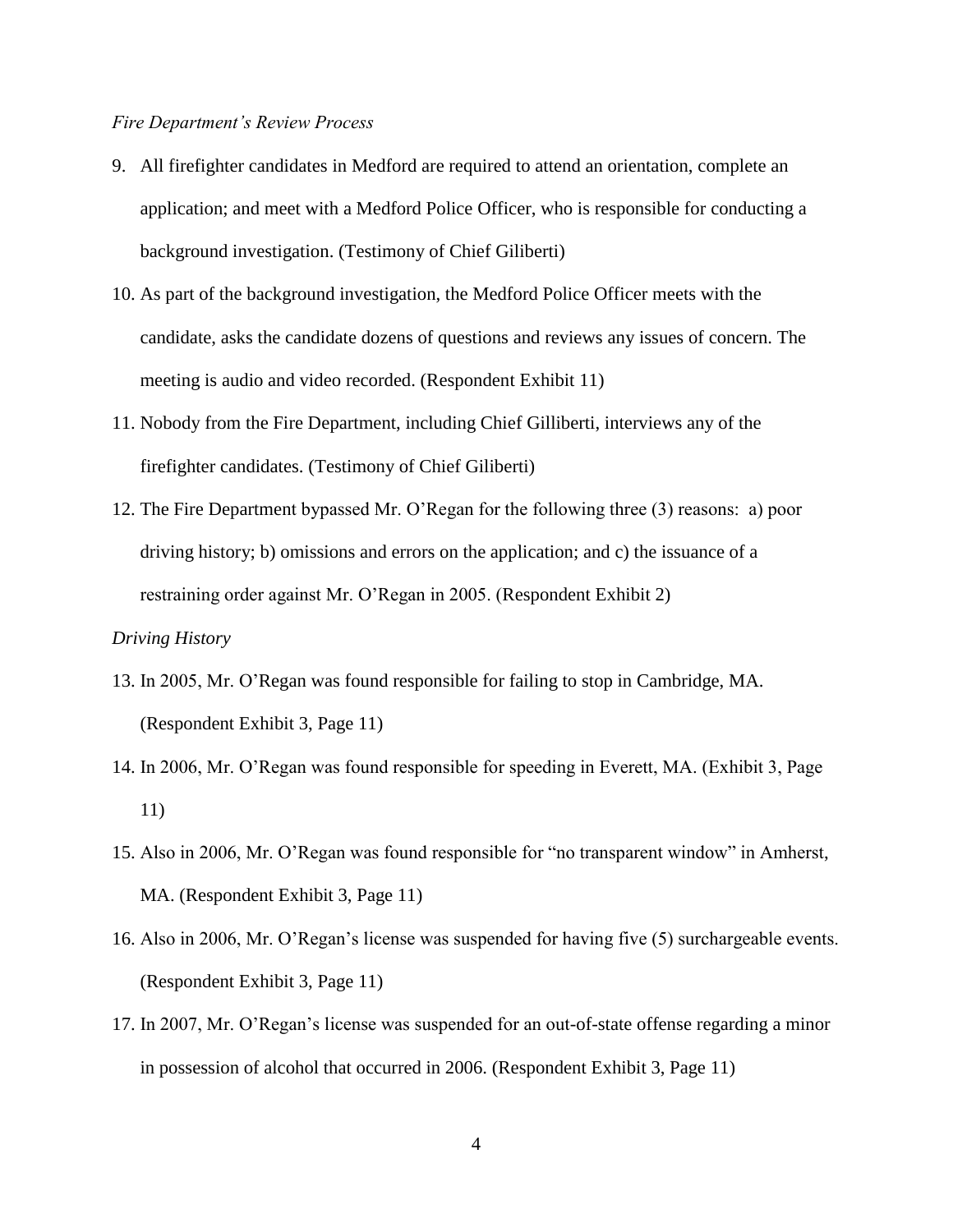- 18. Also in 2007, Mr. O'Regan was found responsible for a seatbelt violation in Somerville, MA. (Respondent Exhibit 3, Page 11)
- 19. In 2015, Mr. O'Regan was involved in a surchargeable accident in Medford, MA. (Respondent Exhibit 3, Page 11)

#### *Employment Application*

- 20. Under "Marital Status" on Page 1 of the employment application, candidates are asked to provide the date and place of their divorce or legal separation. Mr. O'Regan provided the place, but did not list the date. Mr. O'Regan did provide the date of his divorce in response to another question on Page 12 of the application. (Respondent Exhibit 6) Mr. O'Regan did provide a copy of his divorce decree to the background investigator which provides the date of his divorce. (Appellant Exhibit 1 & Respondent Exhibit 7, Page 230)
- 21. On Page 2 of the employment application, candidates are asked to provide all residences in the past ten (10) years and to "start with current address and work back." Mr. O'Regan provided the information, but listed his residences in the incorrect order. (Respondent Exhibit 6)
- 22. On Page 8 of the employment application, candidates are asked to provide a list of employment since age 17 and to "begin with the most recent going backward." Mr. O'Regan provided the information, but listed his employment in the incorrect order. (Respondent Exhibit 6)
- 23. On Page 12 of the employment application, candidates are asked if they ever had a restraining order issued against them. Mr. O'Regan answered "no" despite the fact that a restraining order was issued against him in 2005. (Respondent Exhibit 6)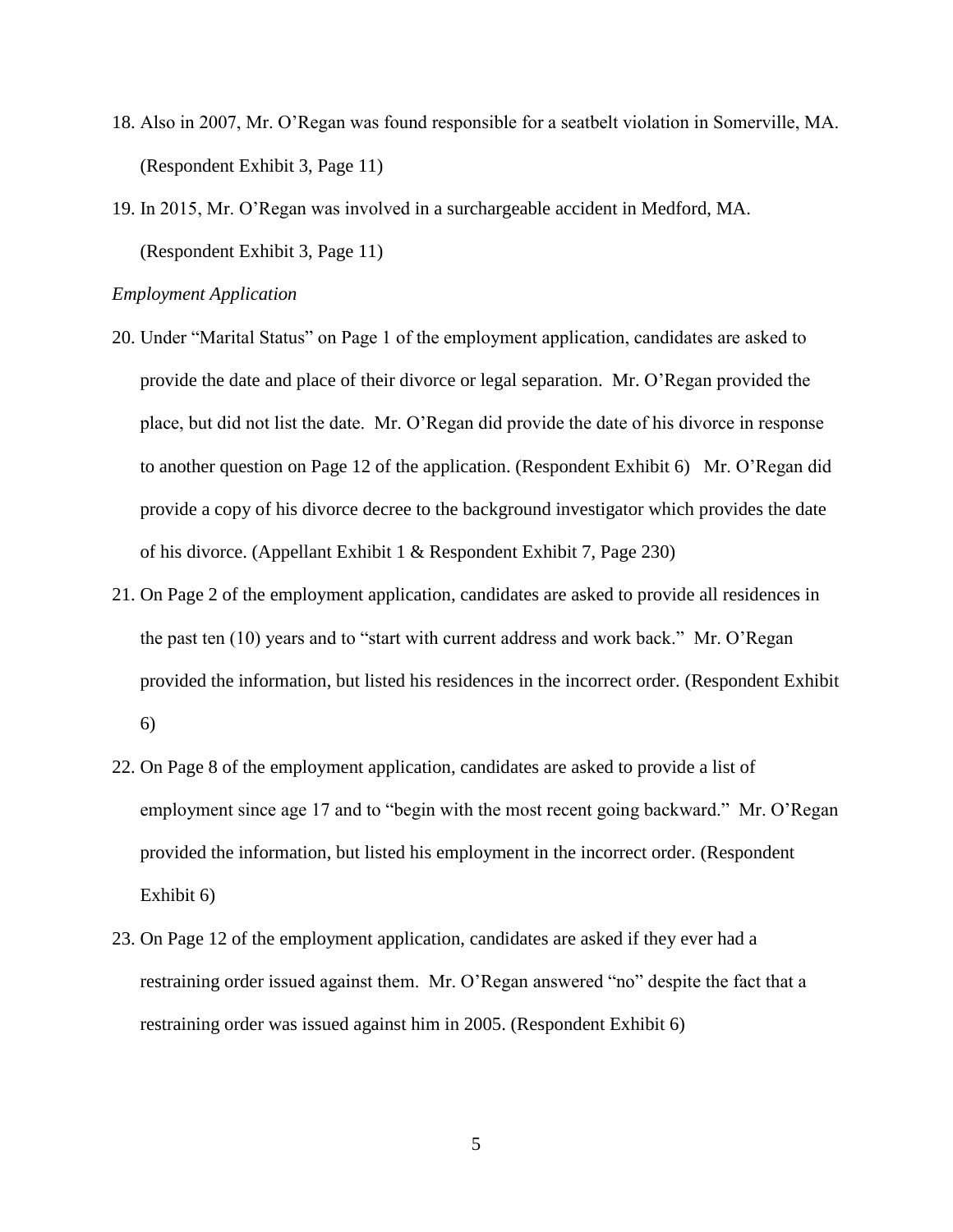24. Other sections of the application were left blank by Mr. O'Regan, but were filled in at the time of his background investigation meeting with a member of the Medford Police Department. (Exhibit 7, Page 236)

## *Restraining Order*

- 25. In December 2005, a female with whom Mr. O'Regan had a relationship with filed for and received a restraining order against him, referencing an incident that allegedly occurred in August 2005. The order remained in place until 2007. (Respondent Exhibit 7, Page 229; Respondent Exhibit 5, Pages 23-29)
- 26. Mr. O'Regan answered "no" on his employment application when asked if a restraining order had ever entered against him. (Respondent Exhibit 6, Page 12 of Application)
- 27. Mr. O'Regan initially answered "no" when asked during the background investigation when asked if a restraining order had ever been entered against him. (Respondent Exhibit 11)
- 28. Allegations raised by the plaintiff who obtained the restraining order against Mr. O'Regan were investigated but the case was not prosecuted due to insufficient evidence. (Respondent Exhibit 7, Pages 229-230)

#### **LEGAL STANDARD**

 The fundamental purpose of the civil service system is to guard against political considerations, favoritism, and bias in governmental hiring and promotion. The commission is charged with ensuring that the system operates on "[b]asic merit principles." Massachusetts Assn. of Minority Law Enforcement Officers v. Abban, 434 Mass. at 259, citing Cambridge v. Civil Serv. Comm'n., 43 Mass.App.Ct. at 304. "Basic merit principles" means, among other things, "assuring fair treatment of all applicants and employees in all aspects of personnel administration" and protecting employees from "arbitrary and capricious actions." G.L. c. 31,

6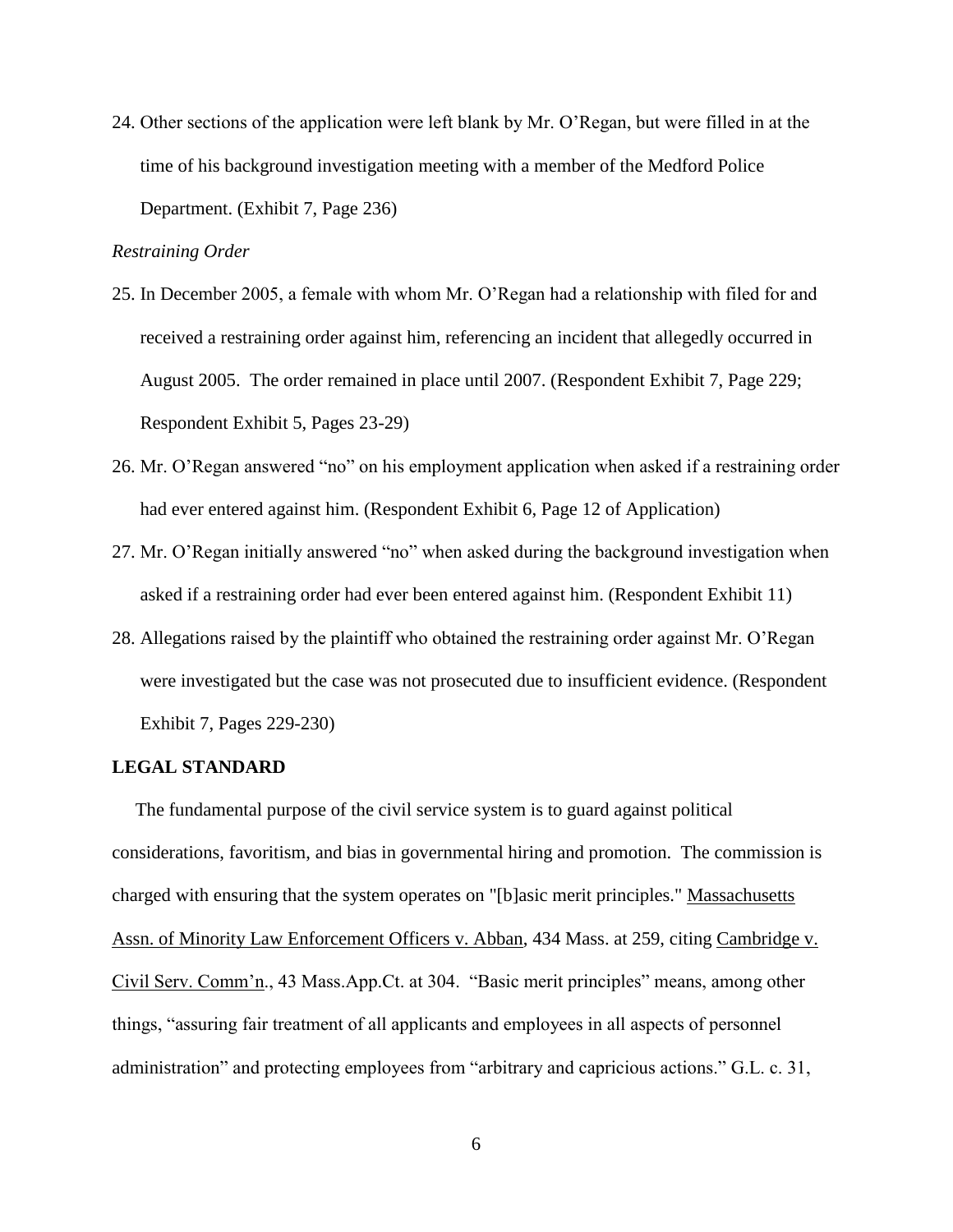section 1. Personnel decisions that are marked by political influences or objectives unrelated to merit standards or neutrally applied public policy represent appropriate occasions for the Civil Service Commission to act. Cambridge at 304.

 The issue for the Commission is "not whether it would have acted as the appointing authority had acted, but whether, on the facts found by the commission, there was reasonable justification for the action taken by the appointing authority in the circumstances found by the commission to have existed when the Appointing Authority made its decision." Watertown v. Arria, 16 Mass.App.Ct. 331, 332 (1983). See Commissioners of Civil Service v. Municipal Ct. of Boston, 369 Mass. 84, 86 (1975); and Leominster v. Stratton, 58 Mass.App.Ct. 726, 727-728 (2003).

 The Commission's role, while important, is relatively narrow in scope: reviewing the legitimacy and reasonableness of the appointing authority's actions. City of Beverly v. Civil Service Comm'n, 78 Mass.App.Ct. 182, 189, 190-191 (2010) citing Falmouth v. Civil Serv. Comm'n, 447 Mass. 824-826 (2006) and ensuring that the appointing authority conducted an "impartial and reasonably thorough review" of the applicant. The Commission owes "substantial deference" to the appointing authority's exercise of judgment in determining whether there was "reasonable justification" shown. Beverly citing Cambridge at 305, and cases cited. "It is not for the Commission to assume the role of super appointing agency, and to revise those employment determinations with which the Commission may disagree." Town of Burlington, 60 Mass. App. Ct. 914, 915 (2004).

#### *Analysis*

 The Fire Department has provided reasonable justification for bypassing Mr. O'Regan for appointment. The evidence does not show that the Fire Department's decision was based on any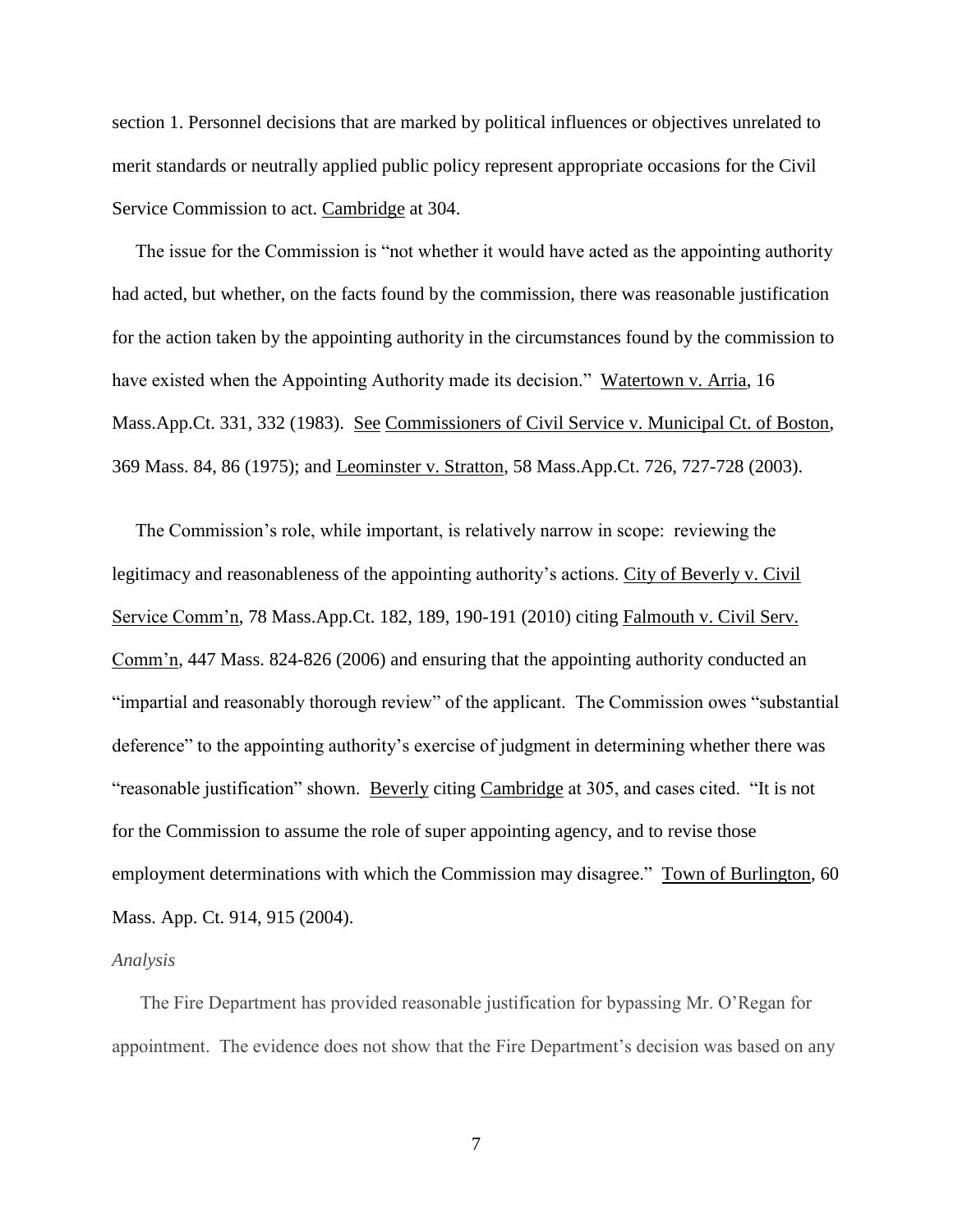political or personal bias against Mr. O'Regan. Rather, the Fire Department put forth three (3) legitimate and reasonable reasons for bypass.

 Although the restraining order was issued twelve (12) years ago, the Fire Department was entitled to consider the fact that the order stayed in place for over a year as well as the serious nature of the allegations contained in the plaintiff's sworn affidavit when seeking the order. I listened carefully to Mr. O'Regan's testimony, including his statement that he didn't object to the order being entered at the time because he didn't wish to see the plaintiff any longer and, therefore, didn't see any reason to contest it. Even if true, that does not diminish the seriousness of a Court's decision to enter the order for over a year and the Fire Department was justified in considering that when deciding to bypass him for appointment. Further, as part of this current hiring process, Mr. O'Regan twice incorrectly stated that a restraining order had never been issued against him, once in the application and once when initially asked by a Medford police officer conducting his background investigation. When the Medford police officer questioned Mr. O'Regan about this discrepancy, Mr. O'Regan stated that he misunderstood the question and appeared to casually discount the seriousness of the restraining order and the underlying allegations.

 While the Fire Department appeared to somewhat overreach regarding some of the alleged errors and omissions on the application, there was enough evidence to show that the Fire Department had legitimate concerns about Mr. O'Regan's ability to follow instructions and provide candid, forthright answers to all questions asked.

 Finally, while most of the negative entries on Mr. O'Regan's driving history appear somewhat stale, his license was suspended at one point for five surchargeable events and Mr. O'Regan did have a surchargeable accident as recently as 2015. When taken together with the

8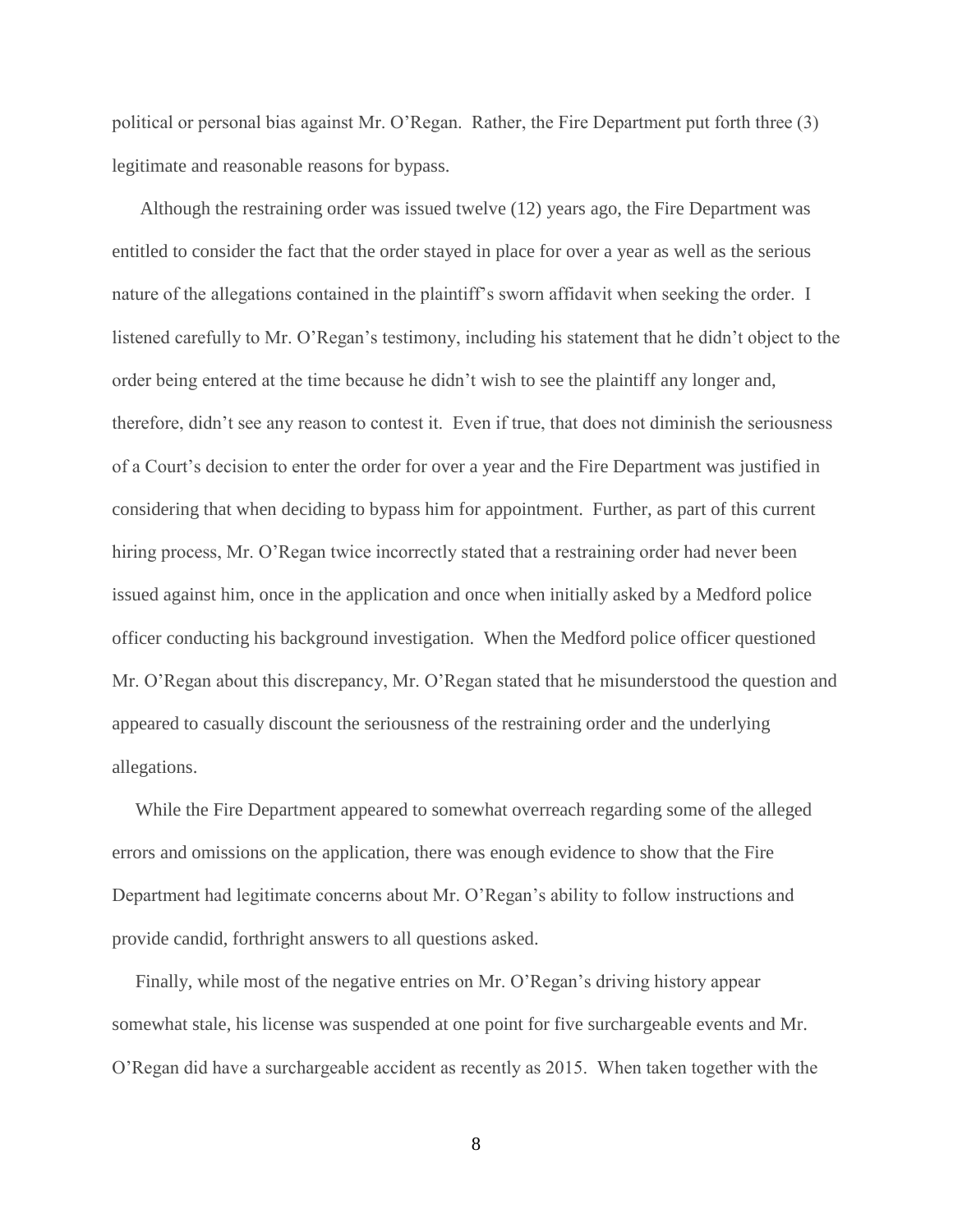other reasons cited above, Mr. O'Regan's driving history provided the Fire Department with another legitimate and reasonable reason to bypass him for appointment as a firefighter who would be charged with driving large pieces of fire apparatus around the City of Medford.

 In reaching my conclusion, I did consider that the Fire Department appears to have engaged in multiple missteps here. First, as noted above, the Fire Department failed to provide Mr. O'Regan, or any other bypassed candidates, with bypass reasons until Mr. O'Regan filed an appeal with the Commission. That is a violation of the civil service law and rules and calls into question whether bypassed candidates in Medford are being provided with their right to contest their non-selection to the Civil Service Commission. Here, however, Mr. O'Regan, albeit through his own initiative, was able to contest his non-selection and receive a de novo hearing before the Commission. Further, the City's Fire Department did move quickly to rectify this procedural misstep after the pre-hearing and I am confident that further violations of the civil service law and rules in this regard will not take place going forward.

 Second, many of the questions posed to Mr. O'Regan as part of his written application and background interview appear to run afoul of the state's employment discrimination law and guidelines, including those related to what employers may ask about an applicant's criminal record.<sup>4</sup> For example, asking a candidate on the employment application if he has <u>ever</u> been

 $\overline{a}$ 

<sup>&</sup>lt;sup>4</sup> G.L. c. 151B, §4(9) provides that it is unlawful: "For an employer, himself or through his agent, in connection with an application for employment, or the terms, conditions, or privileges of employment, or the transfer, promotion, bonding, or discharge of any person, or in any other matter relating to the employment of any person, to request any information, to make or keep a record of such information, to use any form of application or application blank which requests such information, or to exclude, limit or otherwise discriminate against any person by reason of his or her failure to furnish such information through a written application or oral inquiry or otherwise regarding: (i) an arrest, detention, or disposition regarding any violation of law in which no conviction resulted, or (ii) a first conviction for any of the following misdemeanors: drunkenness, simple assault, speeding, minor traffic violations, affray, or disturbance of the peace, or (iii) any conviction of a misdemeanor where the date of such conviction or the completion of any period of incarceration resulting therefrom, whichever date is later, occurred five or more years prior to the date of such application for employment or such request for information, unless such person has been convicted of any offense within five years immediately preceding the date of such application for employment or such request for information.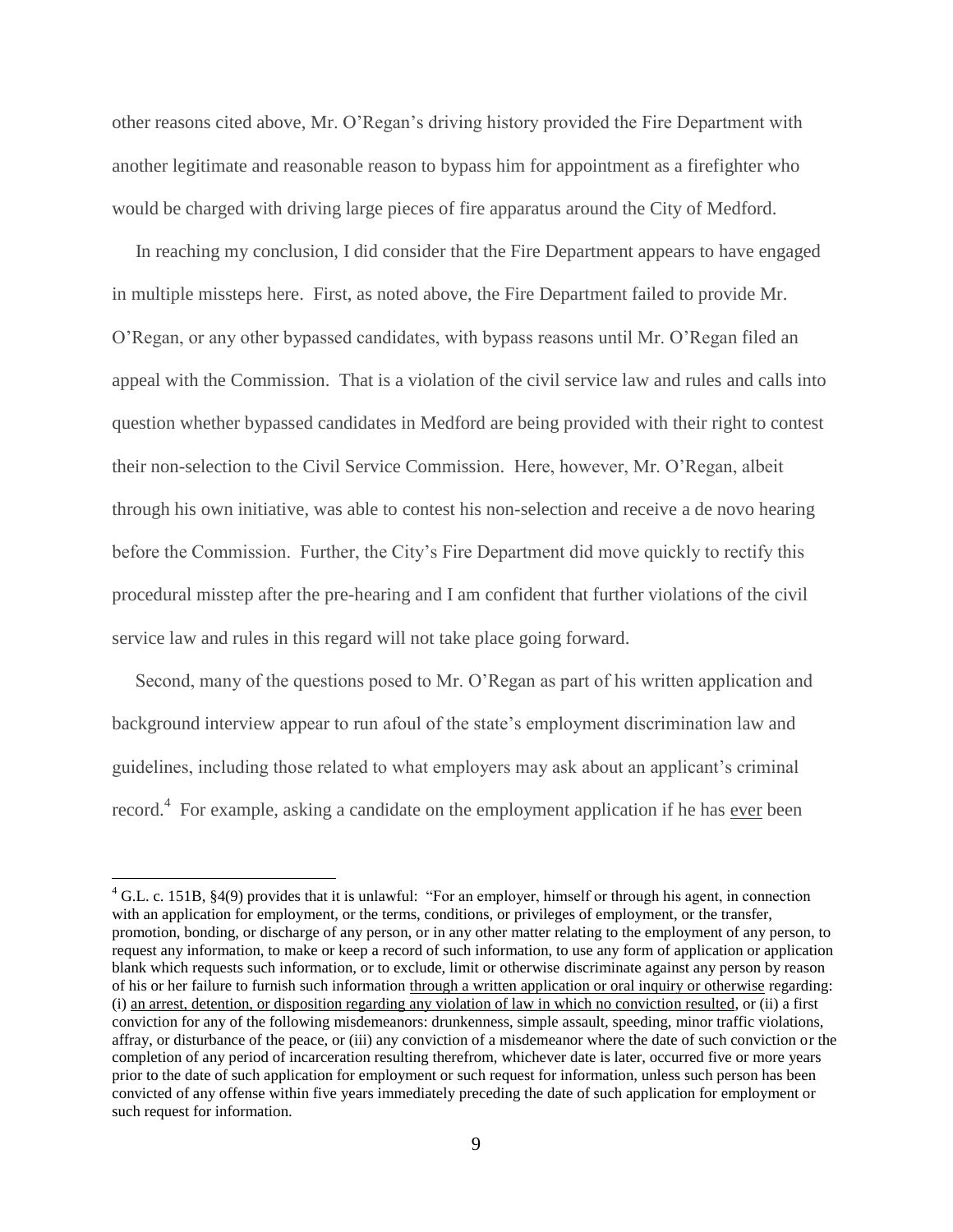arrested and asking a candidate during a background interview if he was ever convicted or adjudicated as a youthful offender would appear to go far beyond the limited questions permitted under state law. Here, however, I have based my conclusions solely on the reasons cited above, which do not raise issues related to potentially impermissible questions. Had that not been the case, the outcome of this appeal may have been different. The City would be well advised to ensure, forthwith, that its hiring practices are consistent with the state's employment discrimination law.

 Finally, I considered Mr. O'Regan's argument that other candidates ranked below him showed concerns similar to those raised of Mr. O'Regan (i.e. – driving history, omissions on application). I carefully reviewed the applications and background investigations of each of those candidates. While some of these appointed candidates did have negative issues, I did not find any that contained all of the reasons of concern related to Mr. O'Regan, including a poor driving history, omissions and errors on the application and the issuance of a restraining order against him, which he denied ever existed – twice.

 $\overline{a}$ 

No person shall be held under any provision of any law to be guilty of perjury or of otherwise giving a false statement by reason of his failure to recite or acknowledge such information as he has a right to withhold by this subsection.

Nothing contained herein shall be construed to affect the application of section thirty-four of chapter ninety-four C, or of chapter two hundred and seventy-six relative to the sealing of records." (emphasis added)